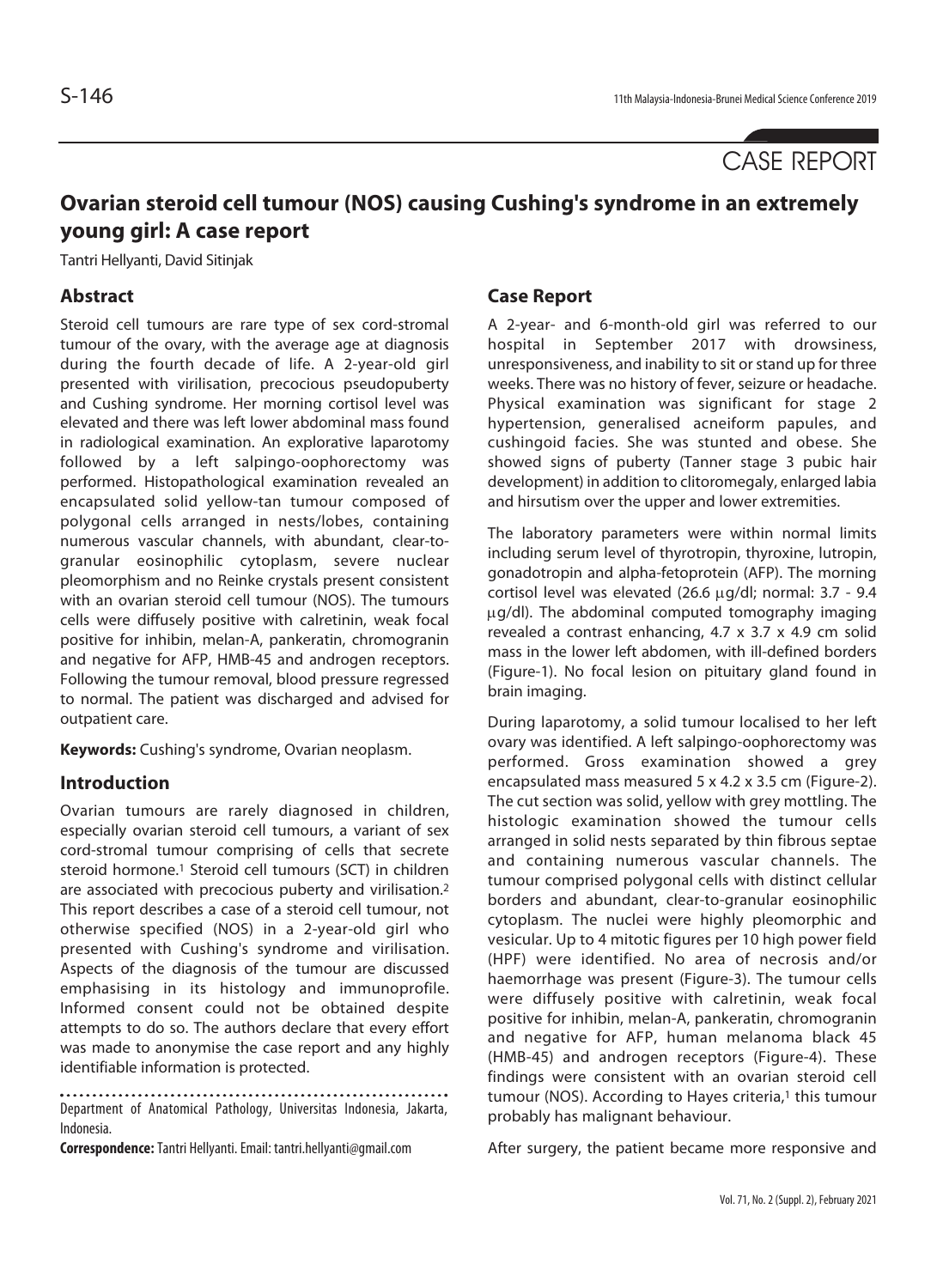11th Malaysia-Indonesia-Brunei Medical Science Conference 2019



### **Figure-1:** Radiopathologic Features of Steroid Cell Tumor (NOS).

Legends: (A) Sagittal section of whole abdominal computed tomography imaging showing right lower abdominal mass, note the ill-defined border (arrow head). The tumour showed enhancement after iopromide administration. (B) Macroscopic appearance showed encapsulated, solid, yellow-tan tumour. Microscopic (C) Tumour is well encapsulated, arranged in nests, separated by fibrous band and rich in vascularization (H&E, 40x); Tumour composed in two cell types: (D) Polygonal cell with centrally located nuclei and has eosinophilic granules in cytoplasm (H&E 200x) (E) Clear vacuolated cytoplasm with small nuclei (H&E 200x). (F) Severe nuclear atypia (H&E 400x).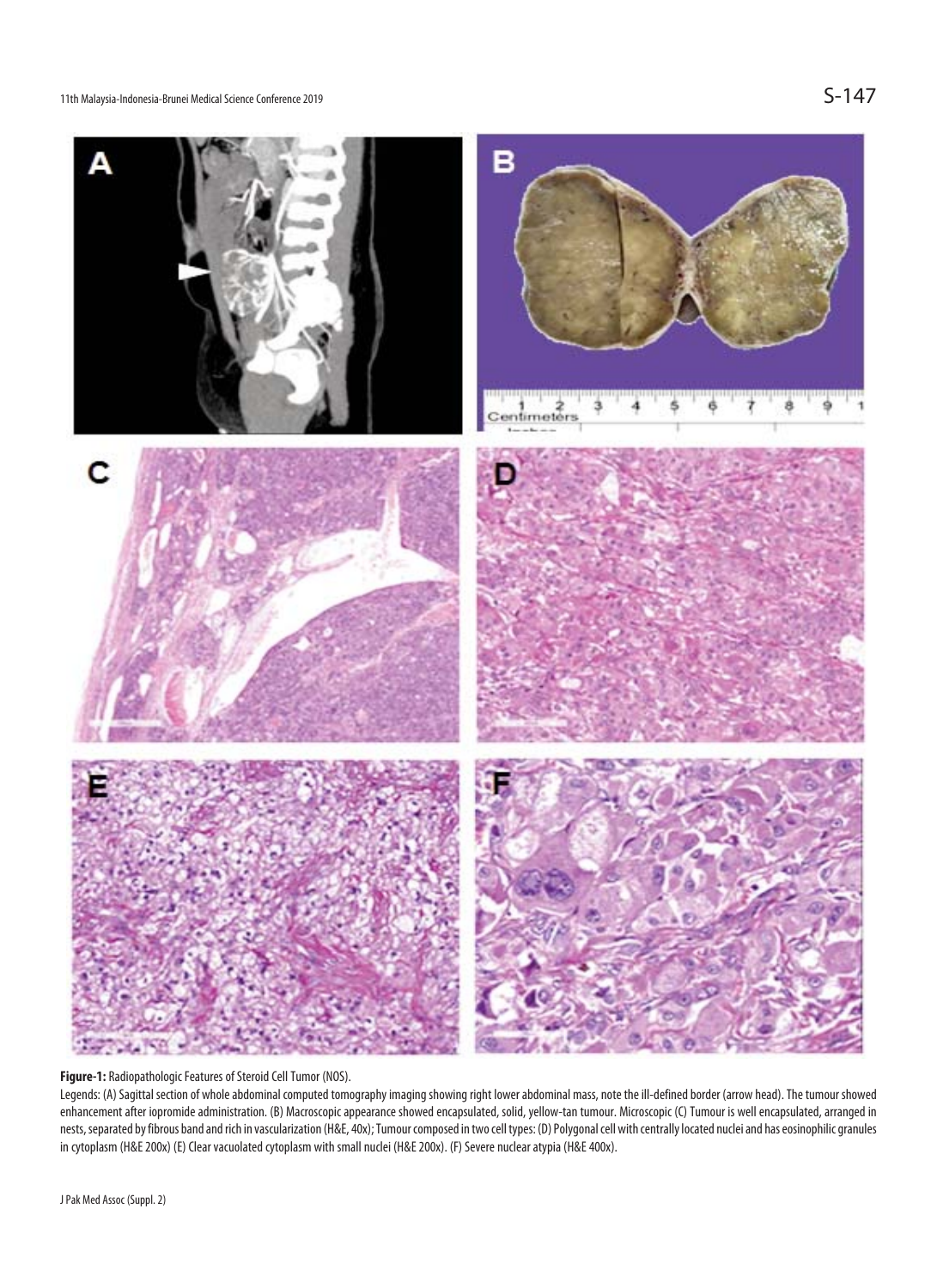

#### **Figure-2:** Immunohistochemistry profile.

Legends: (A) Calretinin, diffusely positive, 200x. (B) Inhibin, focal positive 200x. (C) MelanA, focal positive, 200x. (D) AE1/AE3, weak focal positive, 200x. (E) Chromogranin, weak positive, 200x. (F) S100 protein, weak positive, 200x. (G) HMB-45, negative, 200x. (H) AFP, negative, 200x. (I) Androgen Receptor, negative, 200x.

was able to stand up. Her blood pressure range was within p50-p90. The patient was still scheduled for a follow-up visit to control her body weight.

## **Discussion**

Ovarian steroid cell tumours are defined as neoplasms comprising of steroid hormone-secreting cells and lacking Reinke crystals. Steroid cell tumour accounts for 0.1-0.2% of all ovarian tumours and usually affects older women (5th - 6th decade of life; mean age 43).<sup>1,3</sup> The SCT (NOS) occurs at younger ages, sometimes prior to puberty, compared to other SCTs.4 SCTs are subdivided based on their cell origin. Stromal luteoma arises from ovarian stroma and Leydig cell tumours arise from hilar Leydig cells. The origin of SCT (NOS) is thought to develop from the adrenocortical rests.1,3

Clinical presentations of Cushing's syndrome such as endocrine hypertension, obesity and growth failure were caused by excessive cortisol that is reflected in elevated morning cortisol level. Sawathiparnich, et al.,<sup>4</sup> reported the first case of an ACTH-producing ovarian steroid cell tumour causing ectopic ACTH syndrome in a 6-year-old girl. The symptoms of virilisation such as acneiform papules, hirsutism and clitoromegaly were probably caused by increase testosterone levels due to the ACTH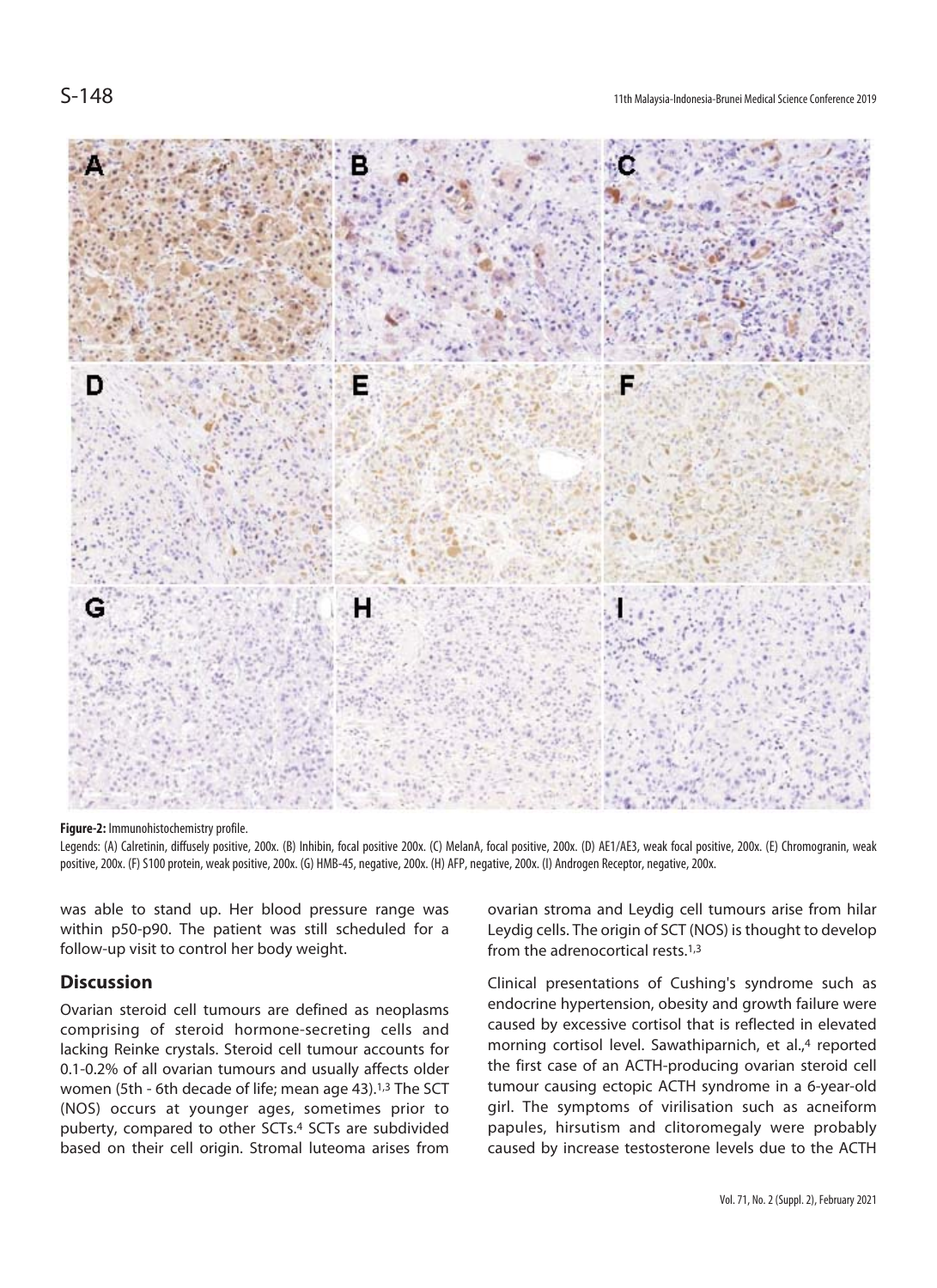### stimulation to the adrenal gland.4

The ovarian steroid cell tumours are usually unilateral (94%) and range from 1.2-45 cm (with an average size of 8.4 cm). Macroscopically, the tumours are well circumscribed and encapsulated. Mostly they appear lobulated or multinodular in the cut section, with solid tumours are more commonly found than cystic or mixed consistency. The colour ranges from yellow, or tan to grey-white. Foci of haemorrhage and/or necrosis may be found.1

Microscopically, steroid cell tumour cells are arranged in diffuse pattern, nests, clusters, or thin cords. The stroma is usually scant although it can be extensive, fibrous, hyaline, oedematous, or myxoid. Tumour contains rich network of thin walled blood vessels. In some tumours, foci of calcification, lipochrome pigment, necrosis and haemorrhage can be found. Reinke crystals must be absent. The neoplastic cells are categorised into two basic types, which can be present in equal numbers. The more common type is medium-to-large polygonal cells, cytoplasm containing eosinophilic granules, central nuclei and single nucleolus. The other type is the vacuolated cells with small nuclei. Some variants such as signet ring-like cells may also be observed.<sup>1</sup> The most frequently reported positive immunostains are for calretinin and inhibin.3 Calretinin showed stronger and more diffuse staining, while inhibin showed a more variable result.2 Other immunostains that have been reported as positive in SCT include Melan A, human melanoma black 45 (HMB-45), S-100 protein,2 chromogranin A, cluster of differentiation 68 (CD68), CD34, placental alkaline phosphatase,<sup>5</sup> oestrogen and progesterone receptor.6 Pankeratin is usually negative, but some reports have shown that the tumour presented a focal staining pattern.<sup>3</sup> The electron microscopy may help in identifying the cytoplasmic secretory granules thus determining the hormone produced by the tumour.4

Diagnosis of SCT is basically a diagnosis of exclusion. The differential diagnoses include the other type of SCT i.e., stromal luteoma and Leydig cell tumours. Another differential diagnoses may include: pregnancy luteoma, oxyphilic endometrioid or clear cell carcinoma, metastatic hepatocellular carcinoma, hepatoid yolk sac tumour, or malignant melanoma. If the majority of the tumour comprises clear cells, the differential diagnoses include ovarian clear cell carcinoma, metastatic renal cell carcinoma, adrenocortical carcinoma, or lipid-rich Sertoli cell tumours.7

There is no established management for SCT. The treatment is similar to that of stromal tumours i.e., surgery and/or non-surgical therapy (chemotherapy, radiotherapy, or hormonal therapy using gonadotropinreleasing hormone agonist).8,9 SCT are usually benign, although 36% may be clinically malignant. Hayes and Scully1 proposed criteria based on histopathological features to determine whether SCTs are malignant. These include the presence of two or more mitotic figures per ten HPF, necrosis, a diameter of 7 cm or greater, haemorrhage and grade 2 or 3 nuclear atypia. The 5-years recurrent rate among the malignant tumour is 22% and more than 90% of patients were reported to have died due to the disease despite various therapies.<sup>1</sup> The endocrine abnormalities regress variously in most patients but reappear with recurrence/metastases.1 Based on the criteria mentioned above, the tumour probably had pathologically malignant behaviour. We suggested a close follow-up to this patient, as it may recur.

# **Conclusion**

We have reported the case of steroid cell tumour (NOS), probably malignant in an extremely young patient. She was treated with salpingo-oophorectomy and recovered well after surgery. This case report emphasises considering a neoplasm as an aetiology of excessive hormone production. Early diagnosis and treatment would prevent development of unfavourable sequel such as encephalopathy.

**Acknowledgment:** The author would like to thank Dr. Dian Cahyanti, Head of Pathology Department, Dharmais Cancer Hospital - National Cancer Centre, for allowing authors to use the Digital Whole Slide Scanning instrument.

**Disclaimer:** The case report has been presented in 11th Malaysia Indonesia Brunei Medical Sciences Conference 2019, Jakarta, Indonesia.

**Conflict of Interest:** None to declare.

**Funding Disclosure:** None to declare.

## **References**

- 1. Hayes MC, Scully RE. Ovarian steroid cell tumors (not otherwise specified). A clinicopathological analysis of 63 cases. Am J Surg Pathol 1987; 11:835-45. doi: 10.1097/00000478-198711000- 00002.
- 2. Deavers MT, Malpica A, Ordonez NG, Silva EG. Ovarian steroid cell tumors: an immunohistochemical study including a comparison of calretinin with inhibin. Int J Gynecol Pathol 2003; 22:162-7. doi: 10.1097/00004347-200304000-00008.
- 3. Jones MW, Harri R, Dabbs DJ, Carter GJ. Immunohistochemical profile of steroid cell tumor of the ovary: a study of 14 cases and a review of the literature. Int J Gynecol Pathol 2010; 29:315-20. doi: 10.1097/PGP.0b013e3181c7c977.
- 4. Sawathiparnich P, Sitthinamsuwan P, Sanpakit K,